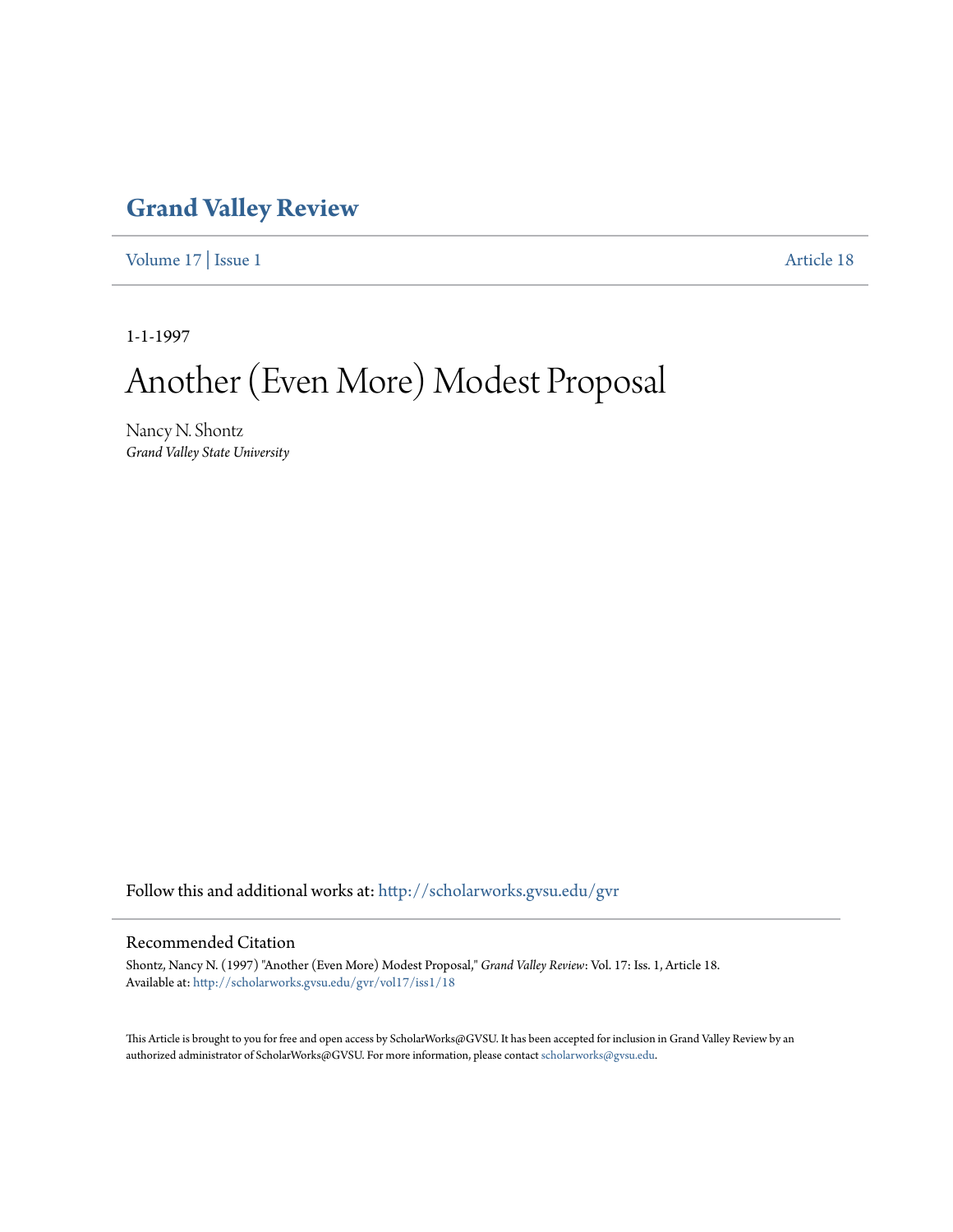## **Another (Even More) Modest Proposal**

#### *by Nancy* N. *Shontz*

#### $+$

GVSU made great strides this past summer in its war against nature, a condition referred to in administrative circles as Disorder or Anti-civilization. Past victories have included such minor skirmishes as bulldozing natural fields of local trees and wildflowers in order to plant an artificial forest (called an arboretum) complete with nonnative species of trees in carefully crafted configurations. Soon there will also be artificial water in fountains as well as man-made rocks called sculptures.

With this project well in hand, the forces of Civilization moved on to the back entrance of campus where more Disordered land was covered with beautiful smooth asphalt decorated with neat rows of

geometric designs. Artificial hills were built around the edges of this asphalt field, large trees which provided a jarring contrast were removed, and, best of all, a particularly nasty bit of Disorder called a marsh was filled. This marsh was not in the way of the asphalting process, but it was admittedly messy and a disgrace to the champions of Order.

No longer will those who prefer music from car stereos or those who like the sounds of car engines gunning for a parking spot be forced to hear frogs and red-winged blackbirds call from this untidy little **Nancy N. Shontz is an associate professor in the Biology Department. She started at Grand Valley in 1975 but her first ten years "don't count." as she puts it, since she worked then as an adjunct and visitor. She began her tenure track position in 1985.** 

corner. No longer will Administrators, driving past the corner of 42nd Avenue and Campus Drive, be forced to look at cattails growing in uneven array. The area can now be properly mowed and treated with an arsenal of chemicals to discourage the growth of anything which is not manicured lawn. Protests by a few subversive, Anti-civilization members of the faculty were dismissed with the scorn that they deserved.

As encouraging as these signs of a total victory for Order/Civilization are, I believe that if we put our minds, energy and other resources behind this cause, much more rapid progress could be made, perhaps in areas which have not been considered by the generals waging this war.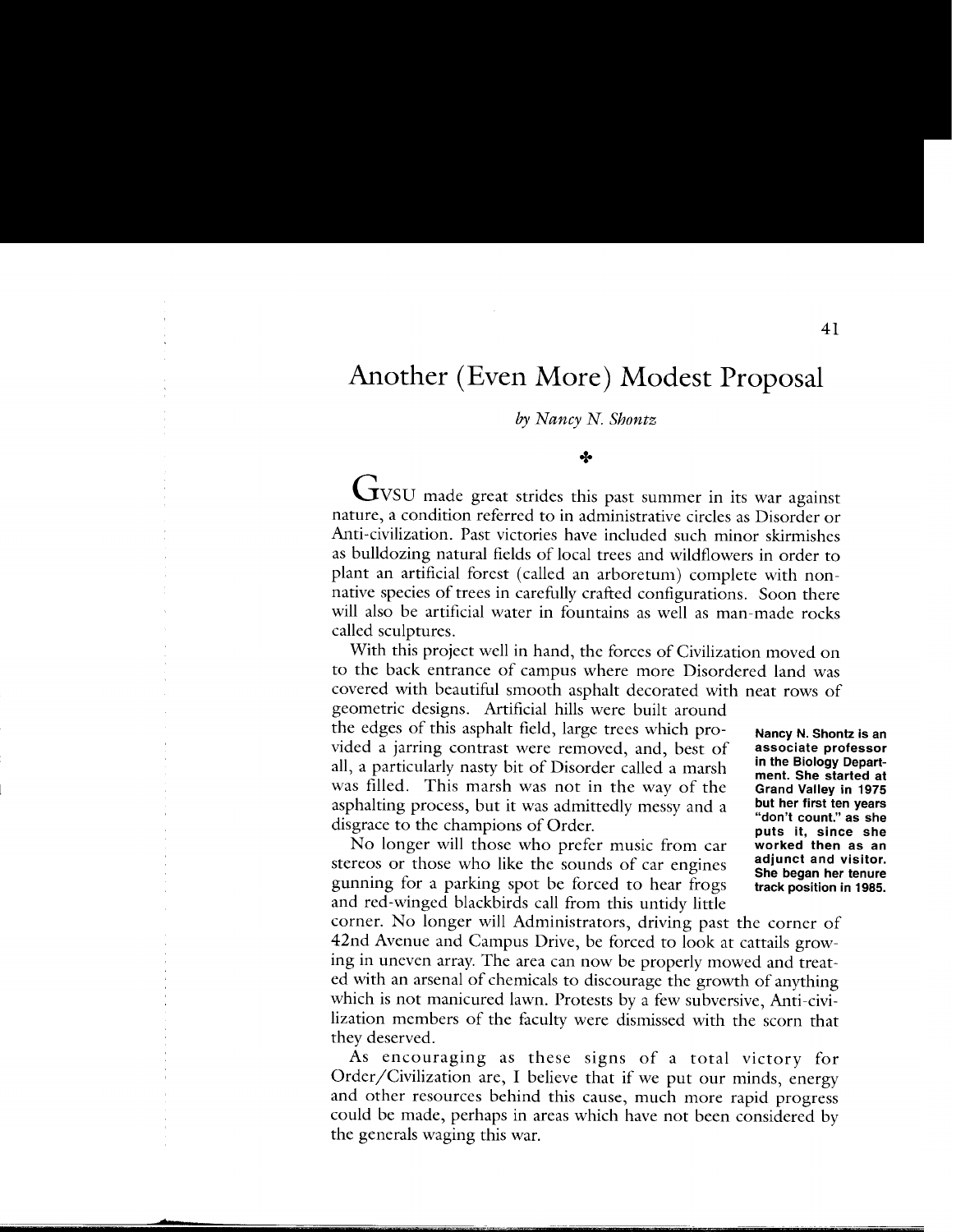Consider the manicured acres of grass which already exist. The order which they appear to have is at best turf deep. The leaves of grass grow at different angles; the plants have to be mowed and watered regularly to keep them looking look like golf greens, and underneath is a chamber of horrors: disordered roots, earthworms, soil bacteria and fungi, all growing in haphazard arrays which are most Uncivilized.

The earthworms are particularly noxious, since they periodically venture out of the soil to clutter the walkways and offend the eyes (and occasionally the noses) of the more fastidious minions of Civilization. It should be no great matter to sterilize the soil for some distance underneath the grass to prevent this unwanted Disorder. Of course, the grass might not thrive under these conditions, but (as indicated above) it is only a half-Civilized compromise. How much better if it were all replaced by artificial turf!

Now, lest the armies who currently take care of the grass be concerned that they will be out of jobs, I want to allay their fears. There are so many tasks before us that I doubt their children's children will see the end of this Taming of the Mice, Rabbits, Shrews, and other Wildlife. There is the ravine to be filled, since the task of making the ravine trees and trilliums grow in neat, orderly rows is an outcome devoutly to be wished, but one perhaps out of reach. But the trees which now grow on campus can be killed through Chemical Magic and artificial leaves can be tied to the branches. These leaves (green for spring and summer, red for fall to create the proper ambiance) can be tied in ordered ranks to the branches on the same days each year, thus removing any doubt about whether the campus will appear at its Best for Special Occasions.

The leaves can be removed in the winter, placed in boxes, and the boxes stored in orderly fashion. Flowering trees can be decked in similar manner with tidy artificial flowers which will keep the desired appearance for a scheduled period of time (longer than Disorder now permits), flowers which may then be removed before they scatter on the artificial grass and make a mess.

The birds which currently fly in apparently random (and therefore undesirable, of course) patterns in the sky will doubtless be discouraged by the lack of Anti-civilized trees. Most will move on and in time be unable to find nesting sites or food. It is historically interesting to note that the Ban the Birds movement began on a small scale when disordered, non-asphalt-covered fields existed on the campus;